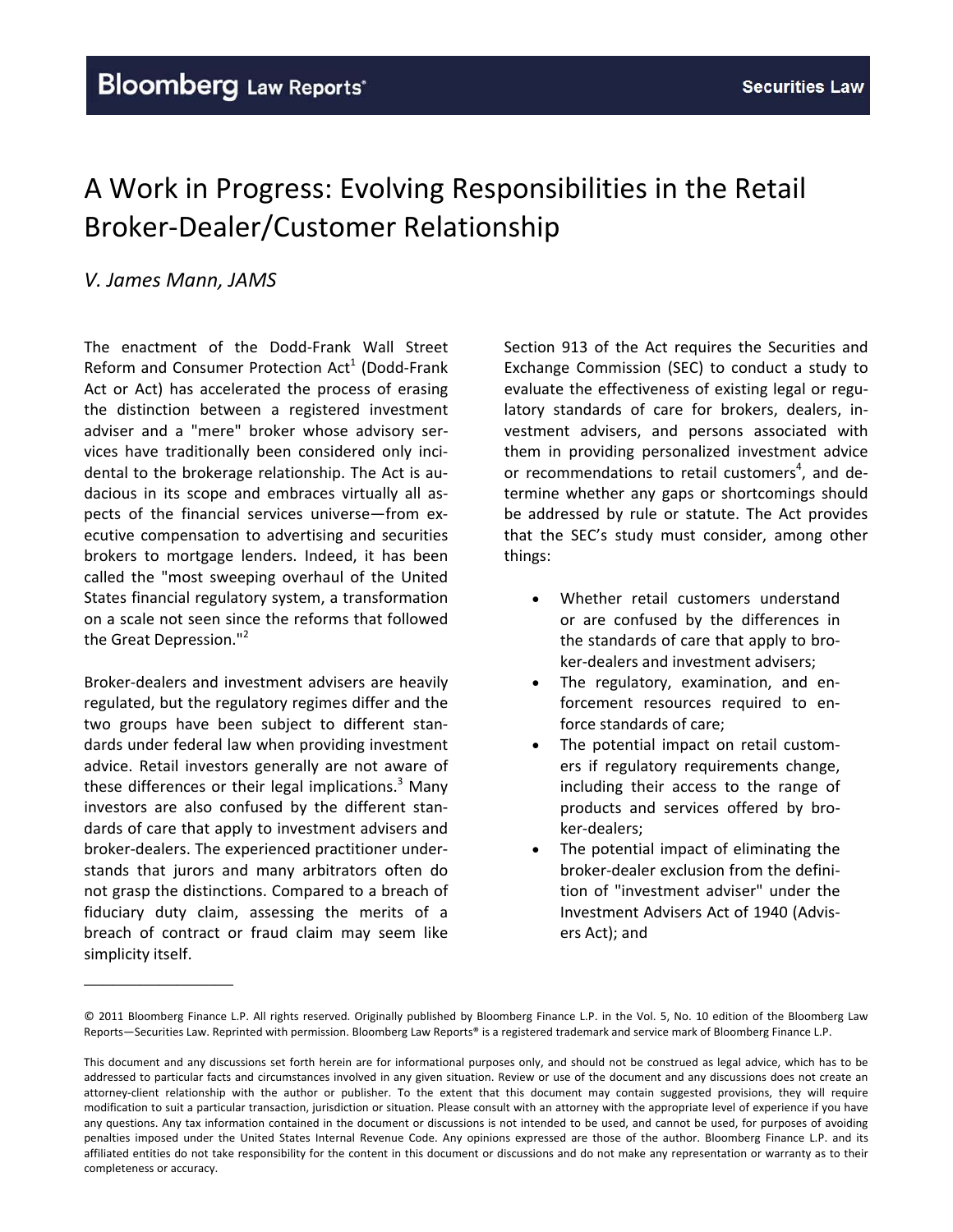The potential additional costs to retail customers, broker‐dealers, and investment advisers from any changes in regulatory requirements.

Regardless of what the SEC ultimately does with the results of this study, one thing is now clear: broker‐ dealers will be held to the same fiduciary standard of conduct applicable to an investment adviser under Section 211 of the Advisers Act.

#### *Evolution of the Duty of Care*

With the demise of *caveat emptor* following the first great wave of regulatory legislation in the 1930s, a broker-dealer's responsibility to its customers was often referred to as the "know your customer" rule. This principle was embodied in NYSE Rule 405 and the suitability rule promulgated by the Financial Industry Regulatory Authority (FINRA), f/k/a the National Association of Securities Dealers, Inc.<sup>5 6</sup>. Broker-dealers and their associated persons are also subject to requirements that are designed to protect customers from abuses that may not be fraudulent but are nonetheless viewed as unethical. These abuses are generally characterized as being inconsistent with "just and equitable principles of trade." Violating these principles may subject a firm and its registered employees to disciplinary sanctions by the applicable regulator, but they are not generally viewed as giving rise to a private right of action by an investor.

#### *California Sets a Standard*

Historically, regulators and the courts viewed the suitability obligation through a transactional prism and considered the broker to have no fiduciary obligation to a customer with a non‐discretionary account. While the broker was required to have a reasonable basis to believe a recommendation was appropriate for a particular customer based upon information provided to it by the customer, the broker was not required to conclude that a given

recommendation was the "best," nor did it have any obligation to monitor the investment subsequent to purchase to ensure that it remained in the customer's interest to continue to own it. A crack in the wall separating the "mere broker" from a fiduciary adviser first appeared in several decisions of the California courts.<sup>7</sup> It is likely that Section 913 of the Dodd‐Frank Act will lead to the establishment of nationwide rules that will already be familiar to a California broker, lawyer or regulator.

The seminal California case to find that a broker could, in certain circumstances, be a fiduciary was *Twomey v. Mitchum, Jones & Templeton, Inc*. <sup>8</sup> The customer in *Twomey* was a widow with no previous securities experience who told her broker that she could not afford a loss of principal and was relying on her investments for income. The broker told her to sell her entire portfolio (at a loss) and proceeded to make investment recommendations over the next year, which the customer invariably followed. On the facts presented, the Court found that a confidential relationship existed between the stockbroker and the client.

The leading California case to address this question after *Twomey* was *Duffy v. Cavalier*. <sup>9</sup> Unlike the inexperienced widow plaintiff in *Twomey*, the customers in *Duffy* were the trustees of a corporate profit‐sharing plan. The defendants argued that, under California law, brokers do not owe a fiduciary duty to a sophisticated customer. The Court disagreed, holding that a fiduciary duty exists in every broker‐customer relationship. However, the scope or extent of that duty depends on the facts of the specific case. The *Duffy* Court ruled that, where a broker does not control the activity in the account, its fiduciary obligation is essentially satisfied if the broker can show that it complied with the NASD's suitability rule<sup>10</sup> and, if the customer gave an instruction that the broker concluded was unsuitable, warned the customer of the risks.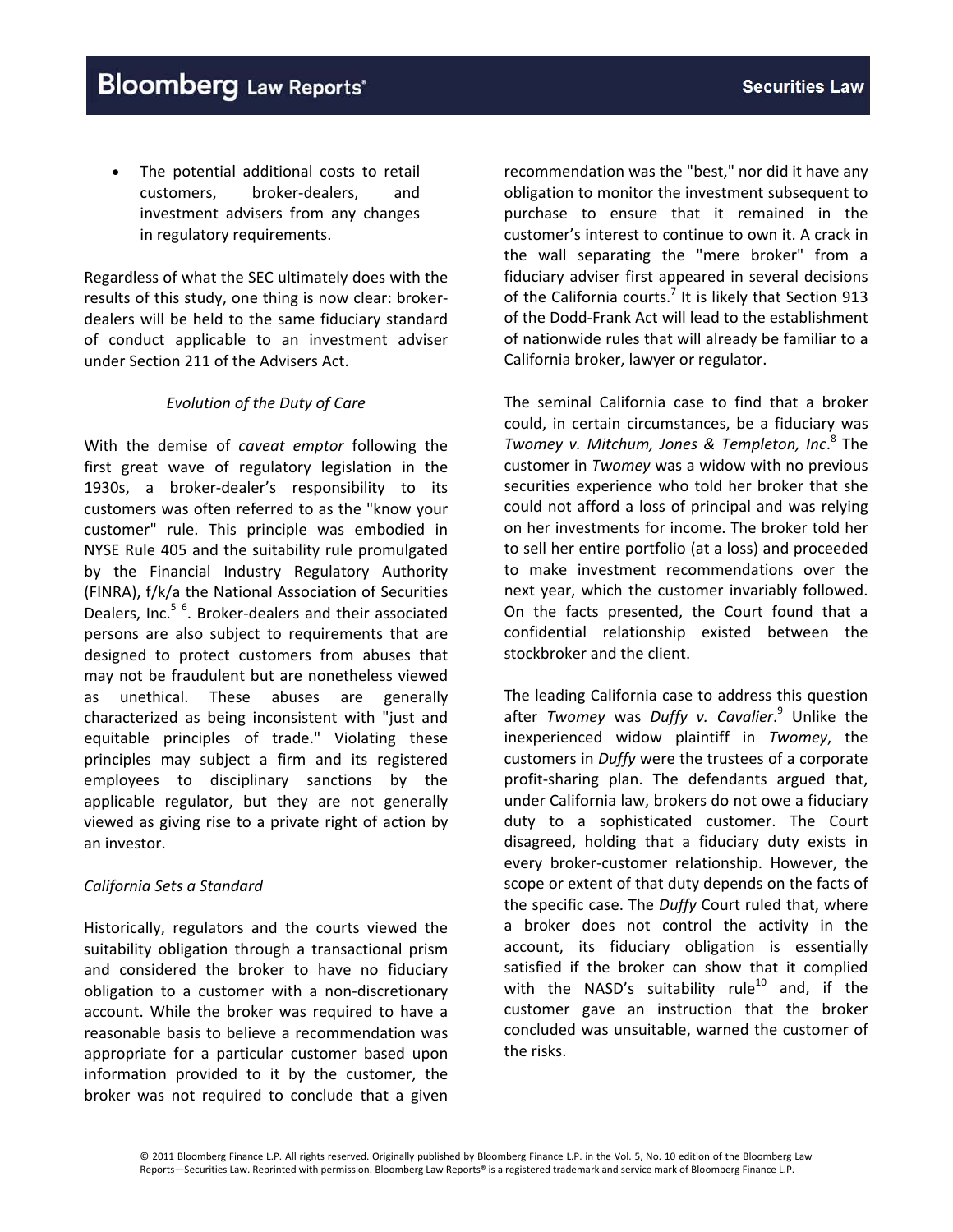### *Other Jurisdictions Reluctant to Follow California's Lead*

Courts in other jurisdictions have been less ready to pin the fiduciary label on a broker who does not exercise discretion or control over the account. *De Kwiatkowski v. Bear Stearns & Co., Inc.*<sup>11</sup> is a prominent example of the majority view. In that case, De Kwiatkowski, a wealthy investor, sued his broker for negligence and breach of fiduciary duty relating to futures trading in his account. After a trial, a jury awarded De Kwiatkowski \$111.5 million in damages. The Court of Appeals reversed, finding that there were no "special circumstances" that would justify holding the broker liable under either theory of liability, even though the broker provided substantial advisory services with respect to the size, timing, and placement of multiple complex transactions.

It may be useful to note that, notwithstanding the California courts' willingness to embrace the notion that every brokerage relationship is fiduciary in nature. while most other courts have rejected such a sweeping rule, virtually every court to have considered the question agrees that the inquiry is highly fact specific. In California, the onus may be on the broker to narrow the scope of its responsibility, whereas the Second Circuit seems to say that it is incumbent on the complaining customer to demonstrate "special circumstances" that might give rise to a fiduciary claim. In any event, to allege that someone is a fiduciary is only the beginning of the inquiry.

#### *Effect of Dodd‐Frank*

At first blush, attorneys representing retail customers may view the enactment of the Dodd‐ Frank Act as a significant leg‐up in establishing liability where a claim that a defendant broker has breached a duty of trust and confidence to the customer has been adequately pleaded. However, at least in the context of an arbitration claim, where motions to dismiss are not favored, fact finders may

already be holding brokerage defendants to a higher standard than the law requires, particularly where the customer is not sophisticated or the investment is complex. The RAND study (*see* footnote 3, *supra*) suggests that juries may be inclined to do the same, notwithstanding instructions to the contrary.

Conversely, counsel for the broker‐dealer must acknowledge that the stakes have increased since the legal issue is no longer whether a fiduciary duty exists but the scope of that duty in light of the specific facts of the case. Until the SEC proposes and adopts the rules called for by the Act, and the courts have an opportunity to flesh out the proper application of the statute and the related rules, counsel will have increased challenges as it evaluates and applies the new standards. Clearly, the practical implications of the Act are unclear in this area.

During calendar year 2010, FINRA reported that approximately one‐fifth of all securities arbitration claims were disposed of after a hearing. The balance were either settled or withdrawn. The increased uncertainty created by the Act suggests that pressure to resolve claims by settlement will only increase. Although arbitration remains less costly and faster than litigation in court, it is nonetheless expensive and time consuming.<sup>12</sup> Increased uncertainty and the reality that nearly 80 percent of cases settle should cause litigants to make every effort to develop their cases, exchange discovery, and consider settlement as early in the process as possible. A skilled and knowledgeable mediator can often be a valuable aide as parties seek to value and resolve complex or high-dollar value cases.

#### *Next Steps*

Section 913(g) of the Dodd‐Frank Act contains numerous carve‐outs to the fiduciary obligations it establishes, which appear to be a legislative recognition that customer sophistication,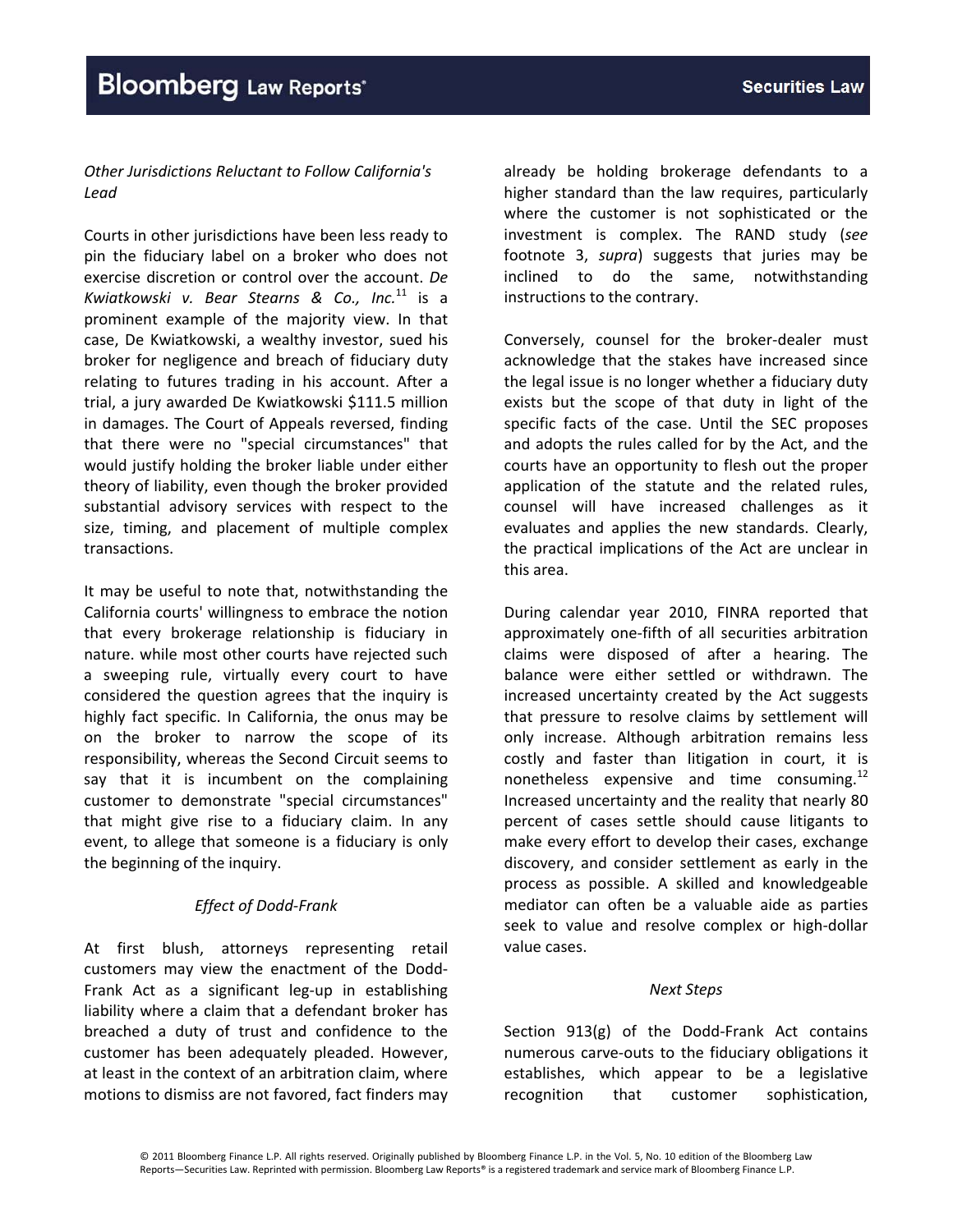experience, and explicit understandings with a broker should inform the degree, but perhaps not the nature, of the duty owed by the broker to the customer. Furthermore, the statutory mandate that the SEC evaluate the effectiveness of existing legal or regulatory standards of care, and whether any gaps or shortcomings should be addressed by rule or statute, underscores that we are in uncharted territory.

Section 913(g) makes clear that the SEC has broad authority to establish the scope of the duty owed and the means by which the duty may be discharged. For example, the statute permits, but does not require, the SEC to promulgate rules to provide that the standard of conduct with respect to a retail customer be the same as the standard of conduct applicable to an investment adviser under section 211 of the Advisers Act.

In January 2011, the SEC Staff issued a study to evaluate and make recommendations to the SEC regarding whether it should adopt a uniform standard of care for providing personalized investment advice and recommendations about securities to retail customers (Study). The Study recommended that the SEC establish a uniform fiduciary standard for investment advisers and broker‐dealers when providing investment advice about securities to retail customers that is consistent with the standard that currently applies to investment advisers—i.e., to act in the best interest of the customer without regard to the financial or other interest of the broker, dealer or investment adviser providing the advice. As with most sweeping pronouncements of overarching policy, the devil is in the details. $^{13}$ 

The Study explicitly recognizes that SEC rulemaking should be flexible and accommodate different existing business models and fee structures, preserve investor choice, and not decrease investors' access to existing products or services or existing service providers. Significantly, the Study expresses the Staffs' belief that eliminating the

broker‐dealer exclusion from the definition of "investment adviser" in the Advisers Act and applying the duty of care and other requirements of the Advisers Act to broker‐dealers would not provide the SEC with a flexible, practical approach to addressing which standard should apply to broker‐dealers and investment advisers when they are performing the same functions for retail investors.

In comments to the press after addressing the Practicing Law Institute's "SEC Speaks" conference, SEC Chairman Mary Schapiro acknowledged that "[w]e have a lot of work to do ahead of us before we actually take a pen to paper and figure out what we might do in terms of writing any specific rule." Chairman Schapiro stated that the Study "was really very much the first step in what will be a process. $114$ 

On January 21, 2011, SEC Commissioners Kathleen Casey and Troy Paredes issued a statement opposing the Study, stating that the Study "fails to adequately justify its recommendation that the Commission embark on fundamentally changing the regulatory regime." They also stated that they did "not believe the Study fulfills the statutory mandate of Section 913 . . . to evaluate the 'effectiveness of existing legal or regulatory standards of care' applicable to broker‐dealers and investment advisers.'" They expressed their view that the Study "should be viewed as a starting point for further research and consideration, rather than as forming the primary basis for rulemaking. Before the Commission proposes rules in this area, more rigorous analysis—rooted in economics and data is needed to avoid unintended consequences."<sup>15</sup>

In remarks prepared for presentation at the Practicing Law Institute's SEC Speaks conference in Washington, D.C. in February 2011, Commissioner Casey expressed her view that the SEC may not have enough time to do a thorough job writing the rules required by the Act. She stated that "[t]he real threat here is that we are not able to fully consider the rules we are adopting." She went on to say that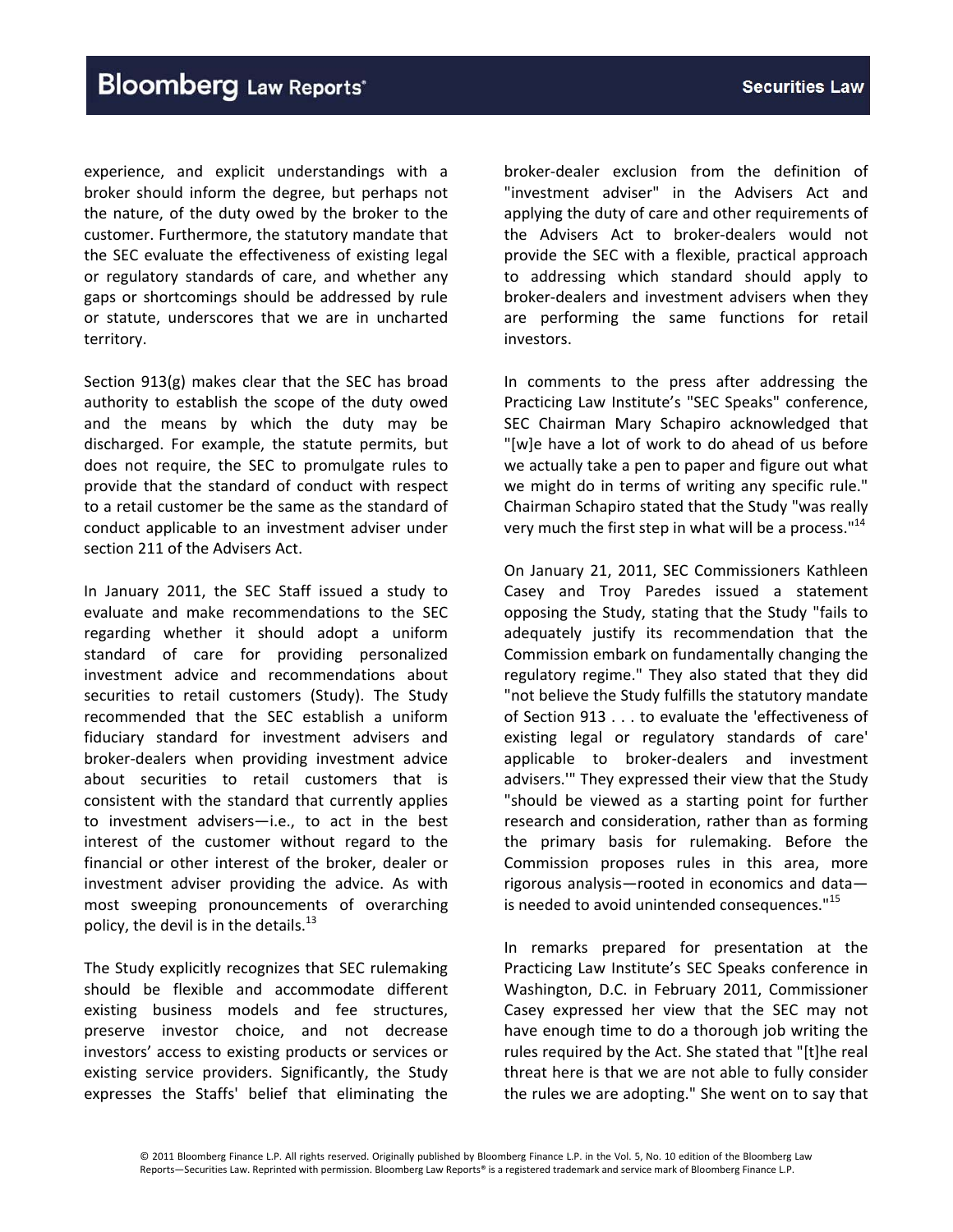the burden on the SEC is six times that imposed by Sarbanes‐Oxley, making that law seem "almost quaint in comparison."<sup>16</sup>

In comments at the OneVision FSI Broker‐Dealer conference in Phoenix in January 2011, FINRA President and CEO Rick Ketchum agreed that creating and enforcing a uniform fiduciary standard will not come quickly or easily. Ketchum predicted that whatever new legislation and enforcement rules are eventually rolled out will take place in pieces. "It's difficult for me to imagine a legislative process playing out any time before September or October and that's extremely ambitious," he said.

It is also an open question how the new standards will be monitored, defined, and enforced. Clearly, the securities industry and the self‐regulatory organizations will want a seat at the table as regulators consider issues such as what constitutes "personalized investment advice" and the types of conflicts and other disclosures that may be required.

In the meantime, issues relating to fiduciary obligations, conflicts of interest, and disclosure are likely to move front and center as civil litigants begin to chart these largely untested waters. Until the rulemaking and the legislative process plays out and the courts formulate their view of this new regime, the rights and obligations of broker‐dealers and their customers are subject to increased uncertainty. The risks of litigation have clearly increased for both sides. The thoughtful client and the nuanced litigator have much to think about.

*V. James Mann is a mediator and arbitrator with JAMS, and focuses his practice on financial industry disputes. He previously served for 25 years as an in‐ house attorney with Merrill Lynch. He can be reached at jmann@jamsadr.com or 212‐751‐2700.*

<sup>1</sup> Pub. L. 111‐203, H.R. 4173.

<sup>2</sup> Obama's Financial Reform Plan: The Condensed Version, Wall Street Journal, June 17, 2009.<br><sup>3</sup> In 2008, the RAND Institute for Civil Justice

released a study commissioned by the SEC: http://www.sec.gov/news/press/2008/2008‐ 1\_randiabdreport.pdf. One of the more interesting findings of the RAND study was that most retail customers did not understand the distinction between a non‐fiduciary broker‐dealer and a registered investment adviser, even after the difference was explained to them.<br><sup>4</sup> For purposes of the Act, a "retail customer" is

defined as "a natural person, or the legal representative of such natural person, who—(1) receives personalized investment advice about securities from a broker, dealer, or investment adviser; and (2) uses such advice primarily

for personal, family, or household purposes."<br><sup>5</sup> These rules are generally based on the SEC's antifraud authority under the Securities Act of 1933 and the antifraud provisions of the Securities Exchange Act of 1934.<br><sup>6</sup> FINRA has recently amended its Rules, effective

October 1, 2011, to combine the FINRA and NYSE suitability and know your customer requirements. New Rule 2111 requires member firms and their associated persons to have "a reasonable basis to believe that a recommended transaction or investment strategy involving a security or securities is suitable for the customer…." This assessment must be "based on the information obtained through the reasonable diligence of the member or associated person to ascertain the customer's investment profile, including, but not limited to, the customer's age, other investments, financial situation and needs, tax status, investment objectives, investment experience, investment time horizon, liquidity needs, risk tolerance, and any other information the customer may disclose to the member or associated person in connection with such recommendation." Perhaps the most dramatic change in the Rule is that it moves beyond a recommendation to buy or sell to include the requirement that the broker have a reasonable basis for recommending an overall investment strategy or a recommendation to continue to hold <sup>a</sup> position. <sup>7</sup> *See, e.g.*, *Twomey v. Mitchum, Jones &*

- *Templeton, Inc., infra.*<br>
<sup>8</sup> 262 Cal. App.2d 690, 69 Cal. Rptr. 222 (1968).<br>
<sup>9</sup> 215 Cal. App.3d 1517, 264 Cal. Rptr. 740 (1989).<br>
<sup>10</sup> NASD Rules of Fair Practice. Article III. Section 2.
	-

Effective October 7, 2011, the "suitability rule" has been amended and designated as Rule 2111.